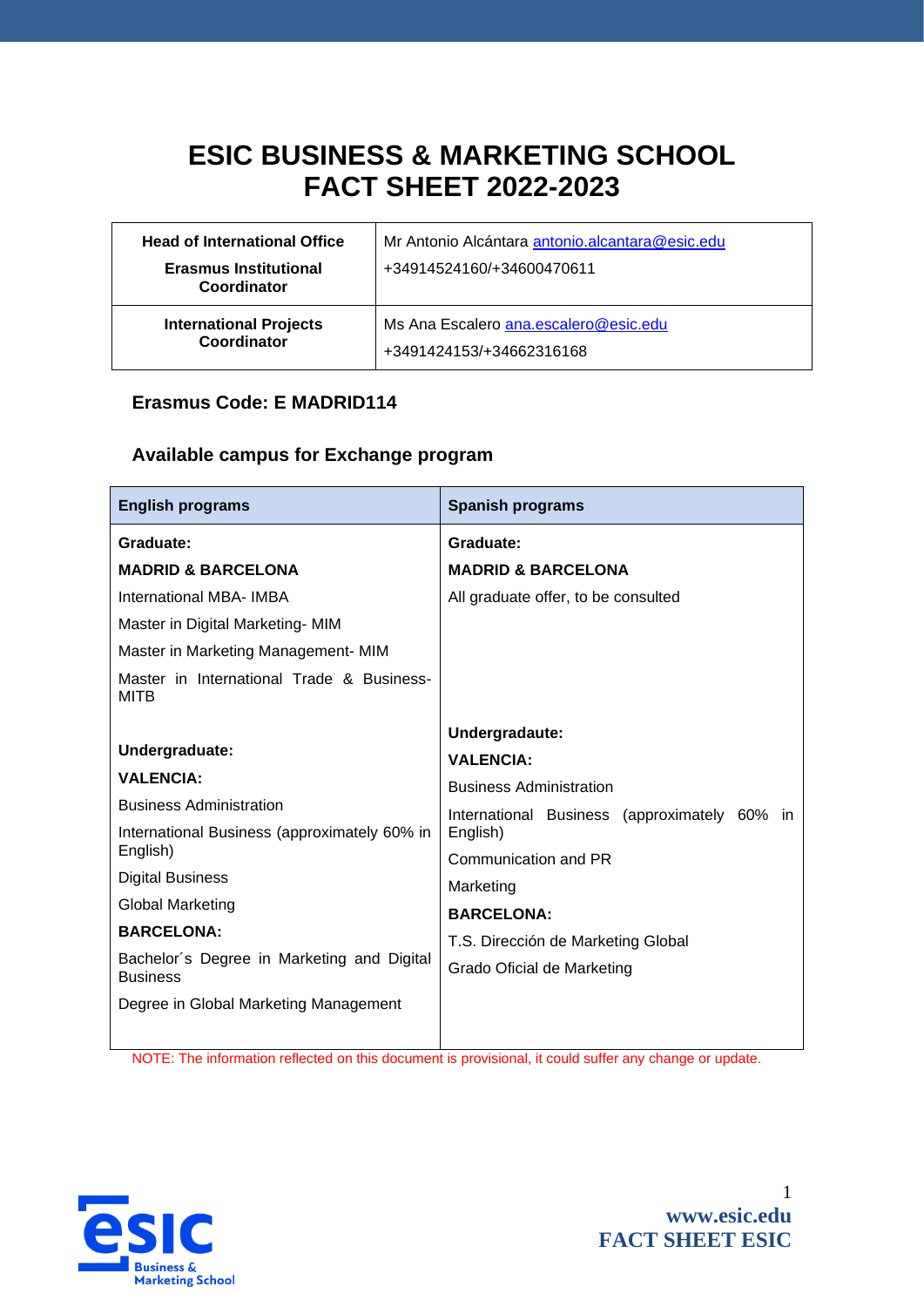| <b>Application Documents*</b>                                                                                                                                                                                                                                                                                                                                                                                                               | Application Documents to be sent by email to universities and be<br>resent after completion via email |                                                                                                                                                                                                                                                                                                                                                                                                                  |                                                                                                                                               |  |
|---------------------------------------------------------------------------------------------------------------------------------------------------------------------------------------------------------------------------------------------------------------------------------------------------------------------------------------------------------------------------------------------------------------------------------------------|-------------------------------------------------------------------------------------------------------|------------------------------------------------------------------------------------------------------------------------------------------------------------------------------------------------------------------------------------------------------------------------------------------------------------------------------------------------------------------------------------------------------------------|-----------------------------------------------------------------------------------------------------------------------------------------------|--|
| <b>Nomination Deadline*</b>                                                                                                                                                                                                                                                                                                                                                                                                                 | <b>May 15</b>                                                                                         |                                                                                                                                                                                                                                                                                                                                                                                                                  | October 15                                                                                                                                    |  |
|                                                                                                                                                                                                                                                                                                                                                                                                                                             | (Semester 1 students)                                                                                 |                                                                                                                                                                                                                                                                                                                                                                                                                  | (Semester 2 students)                                                                                                                         |  |
| <b>Application Deadlines*</b>                                                                                                                                                                                                                                                                                                                                                                                                               | <b>May 30</b>                                                                                         |                                                                                                                                                                                                                                                                                                                                                                                                                  | November 1                                                                                                                                    |  |
|                                                                                                                                                                                                                                                                                                                                                                                                                                             | (Semester 1 students)                                                                                 |                                                                                                                                                                                                                                                                                                                                                                                                                  | (Semester 2 students)                                                                                                                         |  |
| <b>Orientation Meeting*</b>                                                                                                                                                                                                                                                                                                                                                                                                                 | TBA (Beginning of October)*                                                                           |                                                                                                                                                                                                                                                                                                                                                                                                                  | TBA (End-January)*                                                                                                                            |  |
| Academic Calendar*                                                                                                                                                                                                                                                                                                                                                                                                                          | Semester 1:<br>TBA (Beginning-September-End-<br>January) *                                            |                                                                                                                                                                                                                                                                                                                                                                                                                  | Semester 2:<br>TBA (mid-January-mid-July)*                                                                                                    |  |
| <b>Academic Breaks*</b>                                                                                                                                                                                                                                                                                                                                                                                                                     | Winter break: 23 December, 2022<br>- 9 January, 2023                                                  |                                                                                                                                                                                                                                                                                                                                                                                                                  | Spring break: 9 -17 April, 2023                                                                                                               |  |
| <b>Admission Process</b>                                                                                                                                                                                                                                                                                                                                                                                                                    |                                                                                                       | 1-Reception of application documents (see below)<br>2-Admission confirmed by invitation to Welcome &<br><b>Orientation Day</b><br>3-Admission certificates will be issued only upon<br>request of students or universities, as well as visa<br>certificate for nationals from outside the EU.<br>4-Welcome Documents (Academic Calendar and<br>Tentative Course Plan) are sent                                   |                                                                                                                                               |  |
| <b>Application Documents**</b>                                                                                                                                                                                                                                                                                                                                                                                                              |                                                                                                       |                                                                                                                                                                                                                                                                                                                                                                                                                  |                                                                                                                                               |  |
| <b>Application Documents for graduate</b><br>students<br><b>ESIC International Application Form</b><br>$\bullet$<br>ID Card/Passport photocopy<br>Student's Transcript of Records,<br>1 ID Photograph accepted only format<br>JPG.<br>Language Level Accreditation: English<br>٠<br>or Spanish (C1 or higher for graduate)<br><b>CV</b><br>Bachelor's degree<br>E-mail address to send scanned<br>documents: oficina.internacional@esic.edu |                                                                                                       | <b>Application Documents for undergraduate</b><br><b>students</b><br><b>ESIC International Application Form</b><br>$\bullet$<br>ID Card/Passport photocopy<br>Student's Transcript of Records,<br>1 ID Photograph accepted only format<br>$\bullet$<br>JPG.<br>Language Level Accreditation: English or<br>Spanish (B2 or higher)<br>E-mail address to send scanned documents:<br>oficina.internacional@esic.edu |                                                                                                                                               |  |
| <b>Transcript</b><br>of Records                                                                                                                                                                                                                                                                                                                                                                                                             |                                                                                                       |                                                                                                                                                                                                                                                                                                                                                                                                                  | Transcript of records to be sent directly to<br>universities within 8 weeks after the official end of<br>the corresponding examination period |  |

## **Academic Information for International Students: 2022-2023**

#### **\*Tentative information, according to campus calendar**

\*\***IMPORTANT:** After receiving the application documents, students will be contacted by the representative coordinator of the corresponding campus